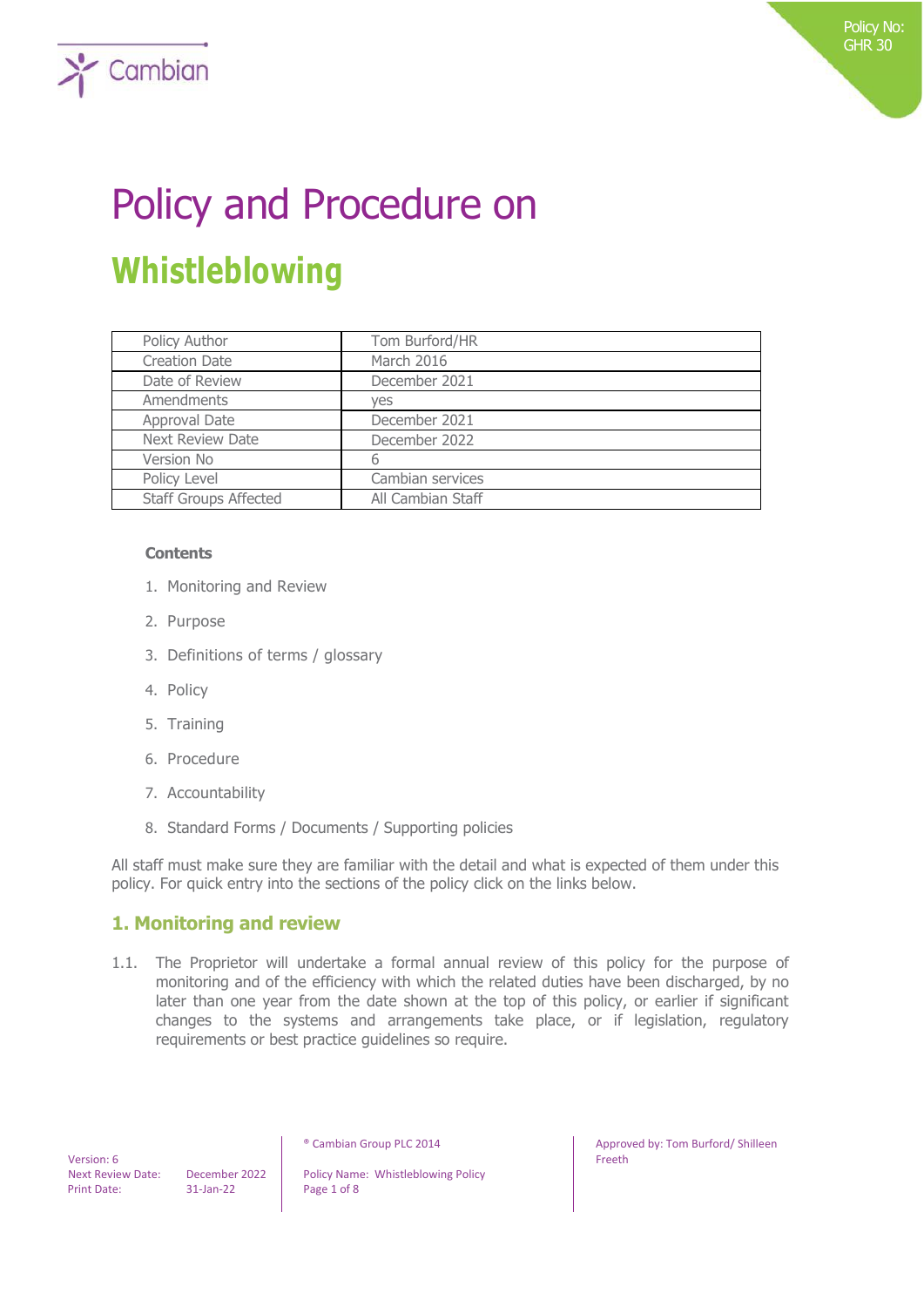

**Jeremy Wiles Group Executive Director – Children Services Date: December 2021**

Policy No: Policy No: GHR 30 GHR 30

## **2. Purpose**

- 2.1. We are committed to conducting our business with honesty and integrity, and we expect all colleagues to maintain high standards in accordance with our Code of Conduct (GHR: 37) and Code of Practice (GHR: 11). However, all organisations face the risk of things going wrong from time to time, or of unknowingly harbouring illegal or unethical conduct. A culture of openness and accountability is essential in order to prevent such situations occurring and to address them when they do occur. Whilst staff obviously forge friendships and allegiances to their colleagues, our primary loyalty at all times should be to those who use our services, and there is therefore a responsibility on every employee to report conduct that is of concern.
- 2.2. This policy ensures that Cambian complies with the Public Interest Disclosure Act 1998 (PIDA) which applies to almost all workers and employees who ordinarily work in Great Britain. The situations covered include criminal offences, risks to health and safety, failure to comply with a legal obligation, a miscarriage of justice and environmental damage.
- 2.3 The aims of this policy are:
	- To encourage colleagues to report suspected wrongdoing as soon as possible, in the knowledge that their concerns will be taken seriously, investigated as appropriate and that their confidentiality will be respected.
	- Employees and workers who make a 'protected disclosure' are protected from being treated badly or being dismissed. For a disclosure to be protected it must be made to an appropriate body. For example, disclosing a health and safety issue to the Health and Safety Executive is likely to be protected, but not if the concern was disclosed to the media.
	- To provide colleagues with guidance as to how to raise those concerns and receive feedback on any actions taken.
	- To reassure colleagues that they should be able to raise genuine concerns without fear of reprisals, even if they turn out to be mistaken.
	- To assure relatives, parents/guardians, placing authorities and inspection and registration bodies that Cambian gives high priority to securing the highest standards of behaviour from and amongst its employees.
- 2.4 This policy is intended to cover any serious concerns that someone has about any aspect of service provision or the conduct of a member of staff or others acting on behalf of Cambian. It does not form part of any employee's contract of employment and we may amend it at any time.
- 2.5 This policy is in line with:
	- Keeping Children Safe in Education (September 2021)
	- Working Together to safeguard Children (July 2018),
	- Children's Homes Regulations (April 2015)
	- Health and Social Care Act 2008 (Regulated Activities) Regulations , part 3 (2015)

 Version: 6 Print Date: 31-Jan-22 Page 2 of 8

Next Review Date: December 2022 | Policy Name: Whistleblowing Policy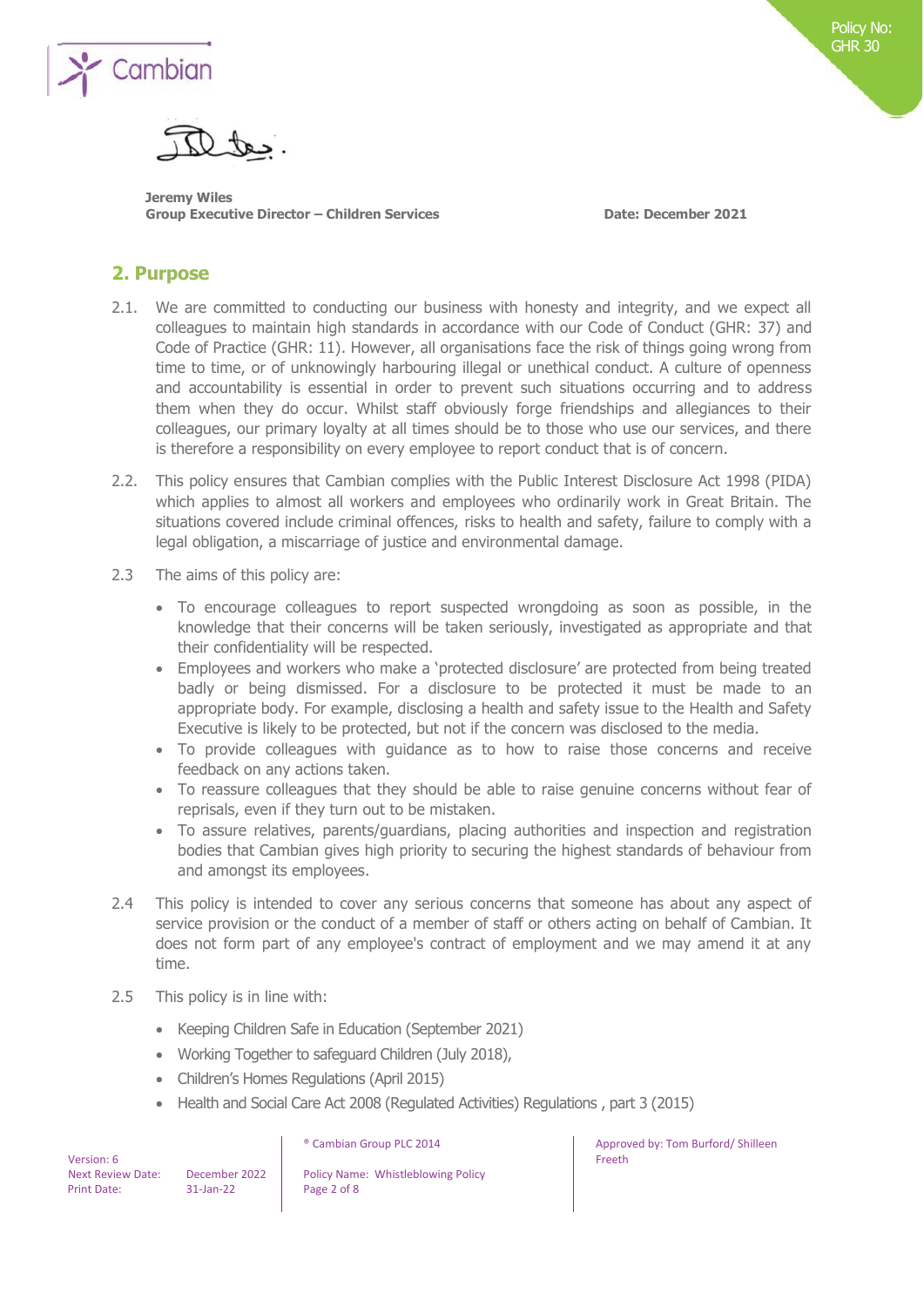

- National Minimum Standards for Independent Health Care Services in Wales
- The Independent Health Care (Wales) Regulations 2011
- Social Services and Well-being (Wales) Act 2014
- The 20 Principles of The Francis Review 'Freedom to Speak Up' February 2015
- And giving due regard to Prevent Duty Guidance (March 2016),
- 2.6 This policy is made available to parents, carers, staff and individuals.

## **3. Definition of terms / Glossary**

- 3.1 Whistleblowing is the disclosure of information which relates to suspected wrongdoing or dangers at work. You are protected by law if you report any of the following;
	- suspicions or concerns regarding any type of abuse or potential harm to individuals in our care which for some reason cannot be raised under the normal safeguarding procedures as set out in our Child Protection and Safeguarding Policy 25;
	- criminal activity;
	- failure to comply with any legal or professional obligation or our regulatory requirements;
	- danger to health and safety;
	- bribery under our Anti-Bribery and Corruption Policy (GHR 31);
	- dishonesty, fraud or financial mismanagement;
	- breach of our internal policies and procedures including our Code of Conduct;
	- unauthorised disclosure of confidential information;
	- issues that are not being dealt with through clinical governance reviews or other legitimate avenues;
	- if you believe someone is covering up wrongdoing
- 3.2 A **whistleblower** is a person who raises a genuine concern relating to any of the above. All Proprietors and employees have a responsibility to carry out their duties to the highest standards of openness, probity and accountability. If you have any genuine concerns related to suspected wrongdoing or danger affecting any of our activities (a whistleblowing concern) you should report it under this policy.
- 3.3 The following complaints do not fall under Whistleblowing:

Personal grievances (for example bullying, harassment, discrimination) are not covered by whistleblowing law, unless your particular case is in the public interest. In those cases you should use the Grievance Procedure (GHR 29) or Harassment and Bullying Policy (GHR 02) as appropriate.

Guidance on associated terminology is set out below.

3.4 **Harassment:** A person is harassed when they are subjected to unwanted physical or verbal conduct which has the purpose or effect of violating their dignity or creating an intimidating, hostile, degrading, humiliating or offensive environment for them

Next Review Date: December 2022 | Policy Name: Whistleblowing Policy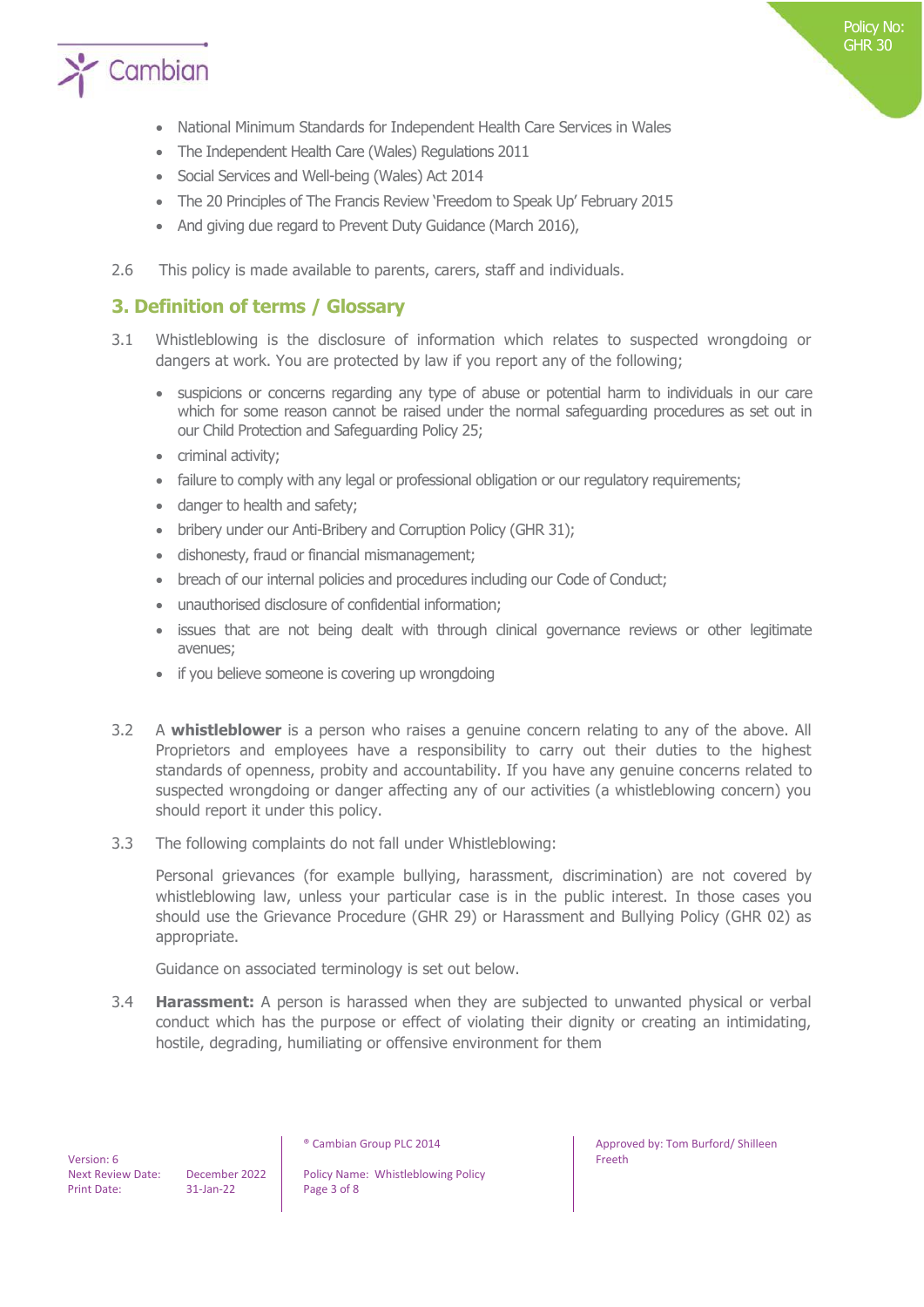

- 3.5 **Bullying:** A person is bullied when they are subjected to offensive, intimidating, malicious or insulting behavior which through the abuse or misuse of power makes them feel vulnerable, upset, humiliated or threatened. Such behaviour may include:
	- a staff member shouting at, being sarcastic towards, ridiculing or demeaning a pupil or colleague;
	- making physical or psychological threats;
	- overbearing supervision;
	- making inappropriately derogatory remarks about a pupil or colleague;
	- persistent unfair assessment of a pupil or colleague's work;
	- Unfairly excluding pupils from classes, projects or events.
- 3.6 Bullying does not include reasonable and constructive criticism of a pupil or colleague's work or behaviour.

## **4. Policy**

- 4.1. This policy applies to all employees (either full or part-time), bank workers or others on a temporary or casual contract, secondees, trainees, volunteers, interns or students, people involved in investigations, independent consultants, agents or sponsors for Cambian group and suppliers of services contracted to Cambian.
- 4.2 Where there is evidence of any criminal activity or child safeguarding issues, the police and/or the Local Safeguarding Children's Board (LSCB) / Child Protection Unit shall be informed immediately, in accordance with Cambian's Child Protection and Safeguarding Policy as appropriate.
- 4.3 If you are uncertain whether something is within the scope of this policy you should seek advice from the Director of HR, or from Public Concern at Work, an independent charity, whose contact details are set out in section 7.5
- 4.4 This policy does not release employees from their duty;
	- Of confidentiality in the course of their work
	- To undertake and participate in (as appropriate clinical governance reviews)
	- To participate in investigations
	- To follow company procedures.

### **5. Training**

- 5.1 Cambian will ensure that training courses which include whistleblowing will include awareness of how employees can raise concerns and highlight the whistleblowing helpline. Whistleblowing is covered in Cambian's e-learning modules (Myrus) – Safeguarding Children and Dealing with Concerns at Work. Whistleblowing is also incorporated into safeguarding workshops and induction courses.
- 5.2 Cambian will ensure that whistleblowing policy and procedure will also be discussed as part of the supervision programme and at staff meetings and other opportunities.

## **6. Procedure**

### **Raising a whistleblowing concern**

 Version: 6 Print Date: 31-Jan-22 Page 4 of 8

Next Review Date: December 2022 | Policy Name: Whistleblowing Policy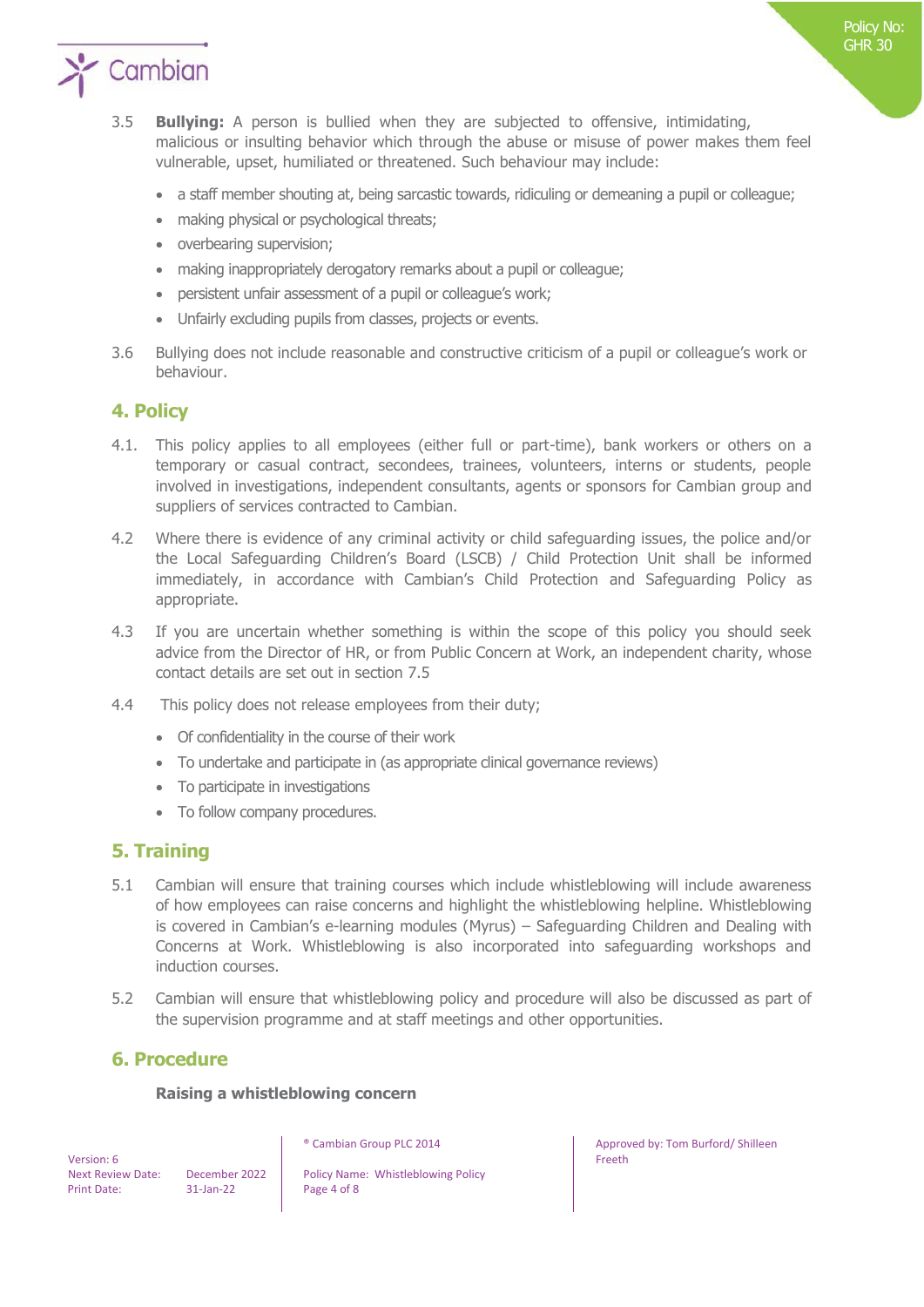

# $\sum$  Cambian

- 6.1. The procedure for raising and responding to a whistleblowing concern is set out below and in GHR **30.03 Cambian Whistleblowing - Raising a Concern procedure** and GHR 30.04 **Cambian Whistleblowing - Handling a Concern procedure.**
- 6.2. We would expect that in the majority of cases you will raise any concerns with your line manager, unless you suspect your line manager to be involved, in which case please contact the Regional Manager/Lead or the Managing Director of your division, functional head or any of the Whistleblowing Officers (Section 7.5). You may tell them in person or put the matter in writing if you prefer. They may be able to agree a way of resolving your concern quickly and effectively. Your manager should make a written record of your concern, and ensure that it is properly investigated, feeding back to you as appropriate. In all cases they should refer the matter to the Whistleblowing Officer so that a complete record of all such concerns and the action taken and outcomes, is recorded.
- 6.3. However, where the matter is more serious, or you feel that your line manager has not addressed your concern, or you prefer not to raise it with someone within Cambian for any reason, you should contact our confidential independent external telephone hotline, on 0800 086 9128 (a Freephone number). This hotline is run on a 24hours, seven days a week basis by Navex Global, an independent specialist provider of whistleblowing services. Alternatively, you can contact Navex Global's EthicsPoint online service and record your concerns using their secure on-line portal at cambiangroup.ethicspoint.com
- 6.4. EthicsPoint will take down a written summary of your concern and read this back to you to ensure that they have accurately recorded your concerns. EthicsPoint will then notify the Cambian Whistleblowing Officers that a concern has been raised with them by secure e-mail and the Whistleblowing Officers will ensure that an investigation commences. After you have completed your report you will be assigned a unique code called a 'report key'. You will need to write down your report key and password and keep them in a safe place. After 5-6 business days you will be able to use your report key and password to check your report for feedback or questions.
- 6.5. Whether an individual raises a concern confidentially, via EthicsPoint, with their line manager or in any other fashion, Cambian's investigation and response time will be consistent and Cambian will be accountable for the same level of response (see **'Investigation and outcome'** below).

## **Confidentiality**

- 6.6. Whichever route you use to raise your concern, we hope that people will feel able to voice whistleblowing concerns openly under this policy. However, if you want to raise your concern confidentially, we will make every effort to keep your identity secret. If it is necessary for anyone investigating your concern to know your identity, we will discuss this with you.
- 6.7. We do not encourage colleagues to make disclosures anonymously. Thorough investigation may be more difficult or impossible if we cannot obtain further information from you. It is also more difficult to establish the credibility of allegations. Whistleblowers who are concerned about possible reprisals if their identity is revealed should come forward to the Head of Legal or one of the other Whistleblowing Officers and appropriate measures can then be taken to preserve confidentiality. If you are in any doubt you can seek advice from Public Concern at Work, an independent whistleblowing charity who offer a confidential helpline for individuals who are thinking of whistleblowing. Their contact details are set out in section 7.5 of this policy.

 Version: 6 Print Date: 31-Jan-22 Page 5 of 8

Next Review Date: December 2022 | Policy Name: Whistleblowing Policy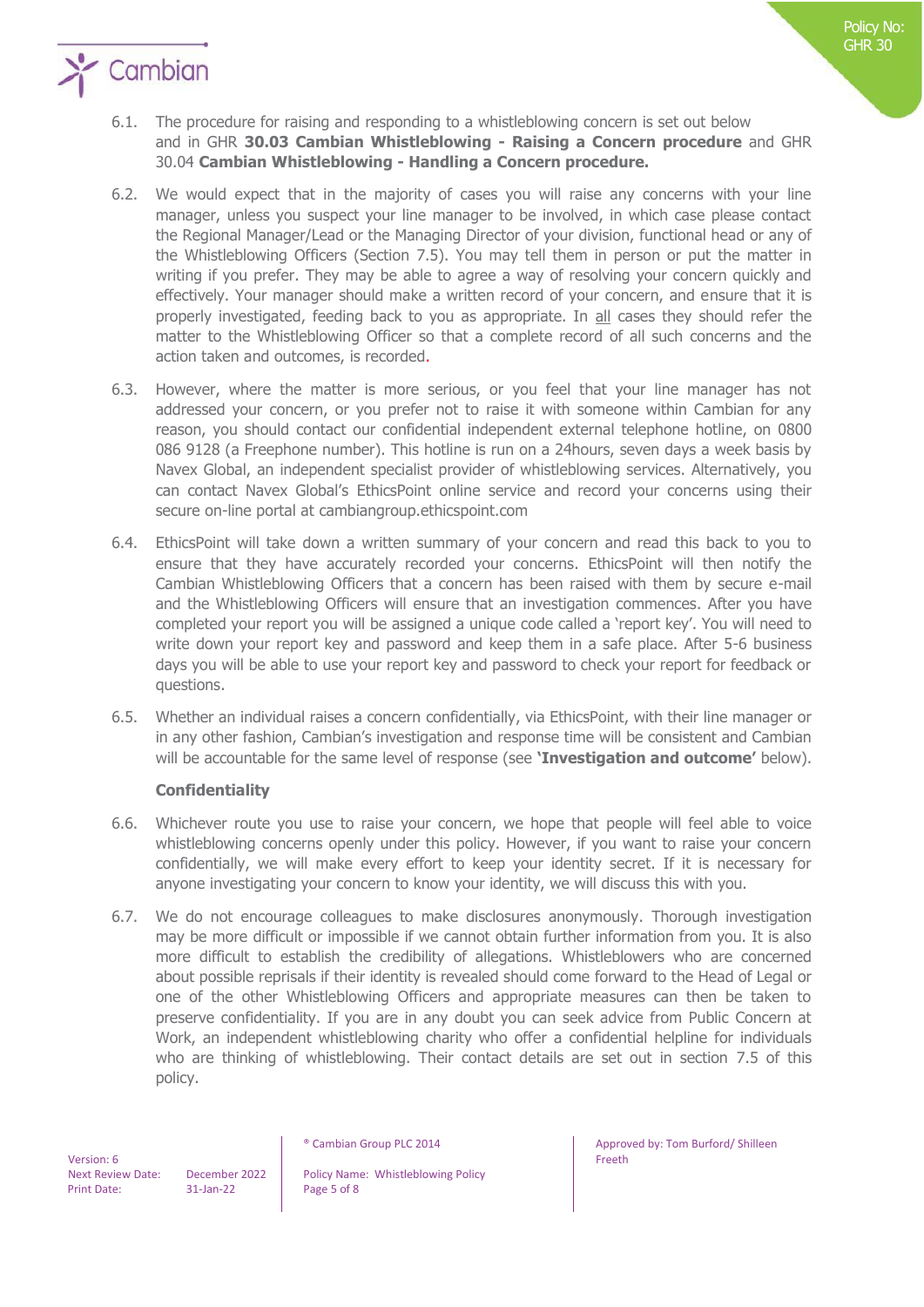

- 6.8. Cambian has a duty to pass on information to others if this is required as a matter of law or in the public interest. On occasion this may mean that this cannot be done without identifying the person who raised the concern, for example:
	- Because evidence is needed in court; or
	- Cambian is involved in legal proceedings and Cambian's papers are open to scrutiny. If this happens, Cambian will discuss this with the employee beforehand.

### **Investigation and outcome**

- 6.9. All whistleblowing incidents, regardless of the route, are sent to the Head of Employee Relations, who will nominate an investigator or team of investigators with relevant experience and specialist knowledge of the subject matter. The relevant Managing director will also be notified in the first instance, unless they are directly implicated. If the whistleblowing incident concerns a procurement or financial irregularities, the Chief Finance Officer (CFO) and Group Financial Controller will also be notified in the first instance.
- 6.10. We will seek to inform you as soon as possible and in any event within 20 working days of either the outcome of our assessment or how the investigation is progressing. If you have raised a concern through the EthicsPoint hotline, you can always contact them for an update on progress at any time, as they will be kept abreast of how the investigation is progressing. You may be asked to provide further information from time to time. After 5-6 business days you will be able to use your report key and password to log back into the system and check your report for feedback or questions.

The investigator(s) may make recommendations for change to enable us to minimize the risk of future wrongdoing.

- 6.11. We will aim to keep you informed of the progress of the investigation and its likely timescale. However, sometimes the need for confidentiality may prevent us giving you specific details of the investigation or any disciplinary action taken as a result. You should treat any information about the investigation as confidential.
- 6.12. If we conclude that a whistleblower has made false allegations maliciously or with a view to personal gain, the whistleblower may be subject to investigation which may result in a disciplinary sanction. In an extreme case malicious or wild allegation could give rise to legal action on the part of the persons complained about.

### **If you are not satisfied**

- 6.13. While we cannot always guarantee the outcome you are seeking, we will try to deal with your concern fairly and in an appropriate way. By using this policy, you can help us to achieve this.
- 6.14. If you are not happy with the way in which your concern has been handled, you can raise it with one of the other Whistleblowing Officers

### **External disclosures**

- 6.15. The aim of this policy is to provide an internal mechanism for reporting, investigating, remedying and learning from any wrongdoing in the workplace. In most cases you should not find it necessary to alert anyone externally.
- 6.16. The law recognises that in some circumstances it may be appropriate for you to report your concerns to an external body such as a regulator. It will very rarely if ever be appropriate to

 Version: 6 Print Date: 31-Jan-22 Page 6 of 8

Next Review Date: December 2022 | Policy Name: Whistleblowing Policy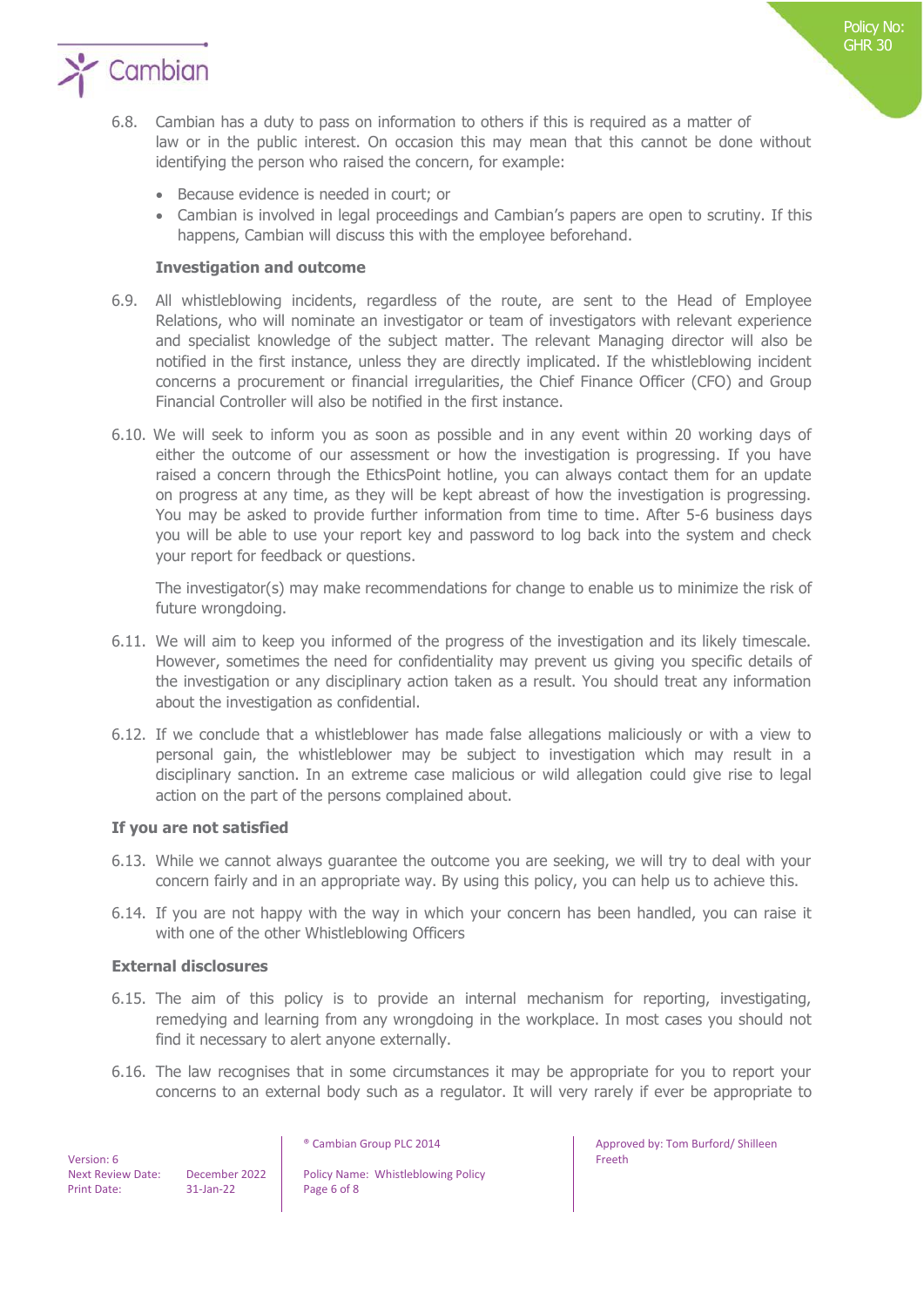

alert the media. We strongly encourage you to seek advice before reporting a concern to anyone external. The independent whistleblowing charity, Public Concern at Work, operates a confidential helpline. They also have a list of prescribed regulators for reporting certain types of concern. Their contact details are included in section 7.5.

6.17. Whistleblowing concerns usually relate to the conduct of our colleagues, but they may sometimes relate to the actions of a third party, such as a customer, supplier or service provider. In some circumstances the law will protect you if you raise the matter with the third party directly. However, we encourage you to report such concerns internally first.

### **Protection and support for whistleblowers**

- 6.18. It is understandable that whistleblowers are sometimes worried about possible repercussions. We aim to encourage openness and will support colleagues who raise genuine concerns under this policy, even if they turn out to be mistaken.
- 6.19. Whistleblowers must not suffer any detrimental treatment as a result of raising a concern. Detrimental treatment includes dismissal, disciplinary action, threats or other unfavourable treatment connected with raising a concern. If you believe that you have suffered any such treatment as a result of raising a whistleblowing matter, you should inform the Whistleblowing Officers immediately. If the matter is not remedied you should raise it formally using our Grievance Procedure.
- 6.20. You must not threaten or retaliate against whistleblowers in any way. If you are involved in such conduct you may be subject to disciplinary action. In some cases the whistleblower could have a right to sue you personally for compensation in an employment tribunal.
- 6.21**.** An instruction to cover up wrongdoing is itself a disciplinary offence. If told not to raise or pursue any concern, even by a person in authority such as a manager, employees should not agree to remain silent. They should report the matter to one of the Whistleblowing Officers or the whistleblowing hotline.

## **7. Accountability**

- 7.1 The Whistleblowing Officers, whose details are set out in below have day-to-day operational responsibility for this policy, and must ensure that all managers, head teachers and other colleagues who may deal with concerns or investigations under this policy receive regular and appropriate guidance on its use.
- 7.4. All colleagues are responsible for the success of this policy and should ensure that they use it to disclose any suspected danger or wrongdoing.
- 7.5. Contact details:

| Whistleblowing<br>Hotline (24 hours)         | 0800 086 9128<br>(EthicsPoint)   |
|----------------------------------------------|----------------------------------|
| Navex Global's<br><b>EthicsPoint Website</b> | www.cambiangroup.ethicspoint.com |

 Version: 6 Print Date: 31-Jan-22 Page 7 of 8

Next Review Date: December 2022 Policy Name: Whistleblowing Policy<br>
Print Date: 31-Jan-22 Page 7 of 8